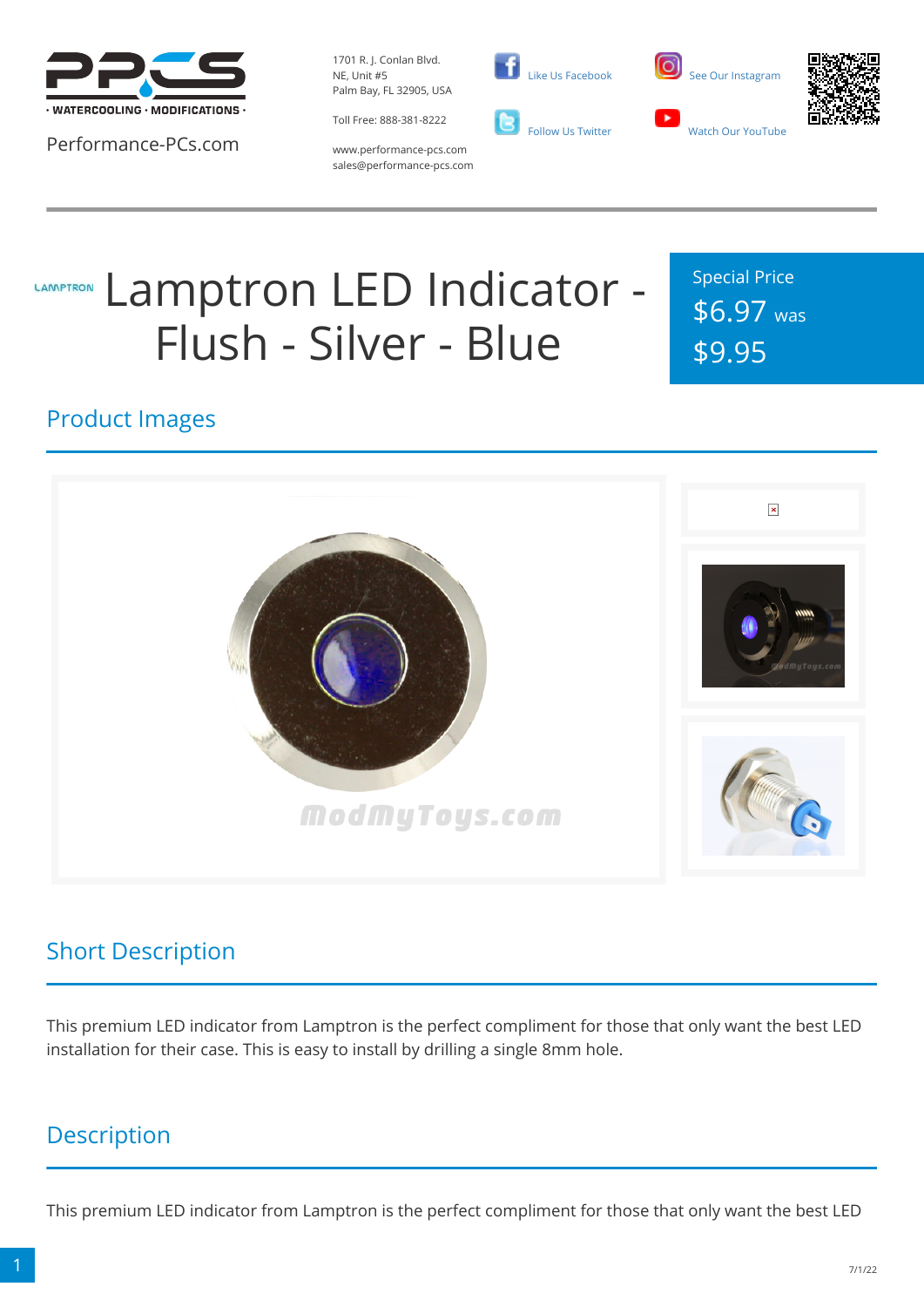installation for their case. This is easy to install by drilling a single 8mm hole.

Manufactured from marine grade Aluminum Lamptron's extensive range of indicator LED's are designed for use in potentially hostile environments, such as access control applications or, in the case of modders, using these LED's for Power on, HDD activity or other custom indicating functions. LED price is for bare tails. You can also optionally select for us to add wire to 24", crimp 1x1 KK headers, and sleeve your cable in choice of colors. This makes for quick and clean installation!

#### Features

- Flying Lead Termination
- Sealed to IP66
- Blue, red, green, amber, UV, white and blue LED illumination choices!
- Wide viewing angle
- Aluminum and Black Anodized aluminum body

### Specifications

- Flying leads
- Forward Voltage 3.0-3.3V
- Forward Current: 25-30mA
- Power Dissipation: 100-120mW
- LED Luminosity: Green 200mcd, amber 400mcd, orange 1200mcd, blue 1600mcd, UV 800mcd, red 2000mcd, white 3000mcd
- Operating Temperature: -40°-80°C
- Materials: Body and Nut -Aluminum, steel washer, Polycarbonate, O-ring-Silicon



NOTE: LED's are rated for up to 3.5 Volts and the motherboard LED headers are 3.3V. This is acceptable.

All LED indicators are tested in house before shipment. Absolutely NO returns of Indicators that have a burnt out LED!